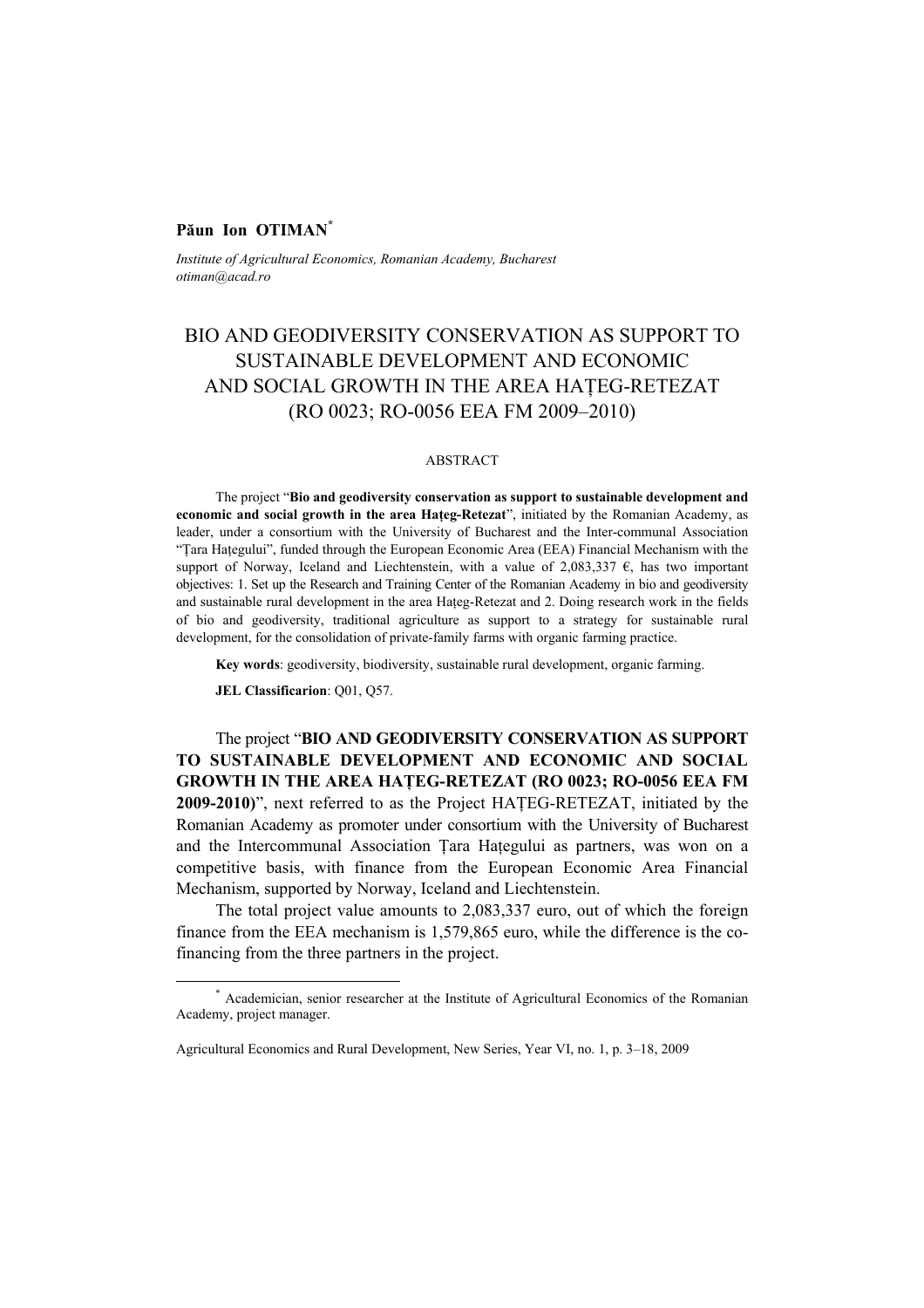The project is extremely complex and it is carried out along several scientific research directions, targeting the following important objectives:

**The first objective** is represented by the establishment of the Research and Training Center of the Romanian Academy in the building that was donated to the Academy by General Henri Mathias Berthelot in the year 1926. The project has in view the rehabilitation of this building at the standards of the  $21<sup>st</sup>$  century, to set up four laboratories, conference halls and accommodation rooms in the former castle and its annexes, as well as to set up a museum unit as a tribute to the memory of General H.M. Berthelot. The investment for the rehabilitation and fitting up of the research laboratories and accommodation rooms amounts to 991,362 euro.

In the future, researchers, teaching staff, students and Ph.D students from the Romanian Academy and the higher education units will carry out their activity in this research center.

**The second objective** is represented by carrying out research work for the identification of methods and instruments that should ensure the bio and geodiversity conservation in the Scientific Reserve Gemenele-Retezat and in the Geopark Ţara Hategului, as well as to conduct studies on the traditional eco-agriculture in the zone; 32 researchers from the Romanian Academy institutes and teaching staff from the University of Bucharest participate to this scientific research activity.

The research work, carried out along three complementary directions of action, is conducted as follows:

– for the **Biodiversity** component, by two research teams, one from the Center of Agro-forestry Biodiversity Research and Study Center "Acad. David Davidescu" and the other from the Institute of Biology of the Romanian Academy, under the coordination of Professor Dr. Alexandru Bogdan, corresponding member of the Romanian Academy, and of Dr. Mădălin Enache, senior researcher. The project envisages the establishment of a gene bank, for the conservation of certain species from the investigated area;

– for the **Geodiversity** component, the research work is carried out by a team from the University of Bucharest, under the coordination of Prof. Dr. Dan Grigorescu, the initiator of the project on the Dinosaurs Geopark Ţara Haţegului, which in 2005 became a member in the European Geopark Network and in the World Geopark Network, both recognized by international organizations, such as UNESCO, IUGS (International Union of Geological Sciences) and IUCN (International Union for the Conservation of Nature and Natural Resources);

– for the component **Traditional Eco-agriculture** in the area Ţara Haţegului, the research work is carried out by a team of researchers from the Institute of Agricultural Economics of the Romanian Academy, under the coordination of Dr. Violeta Florian.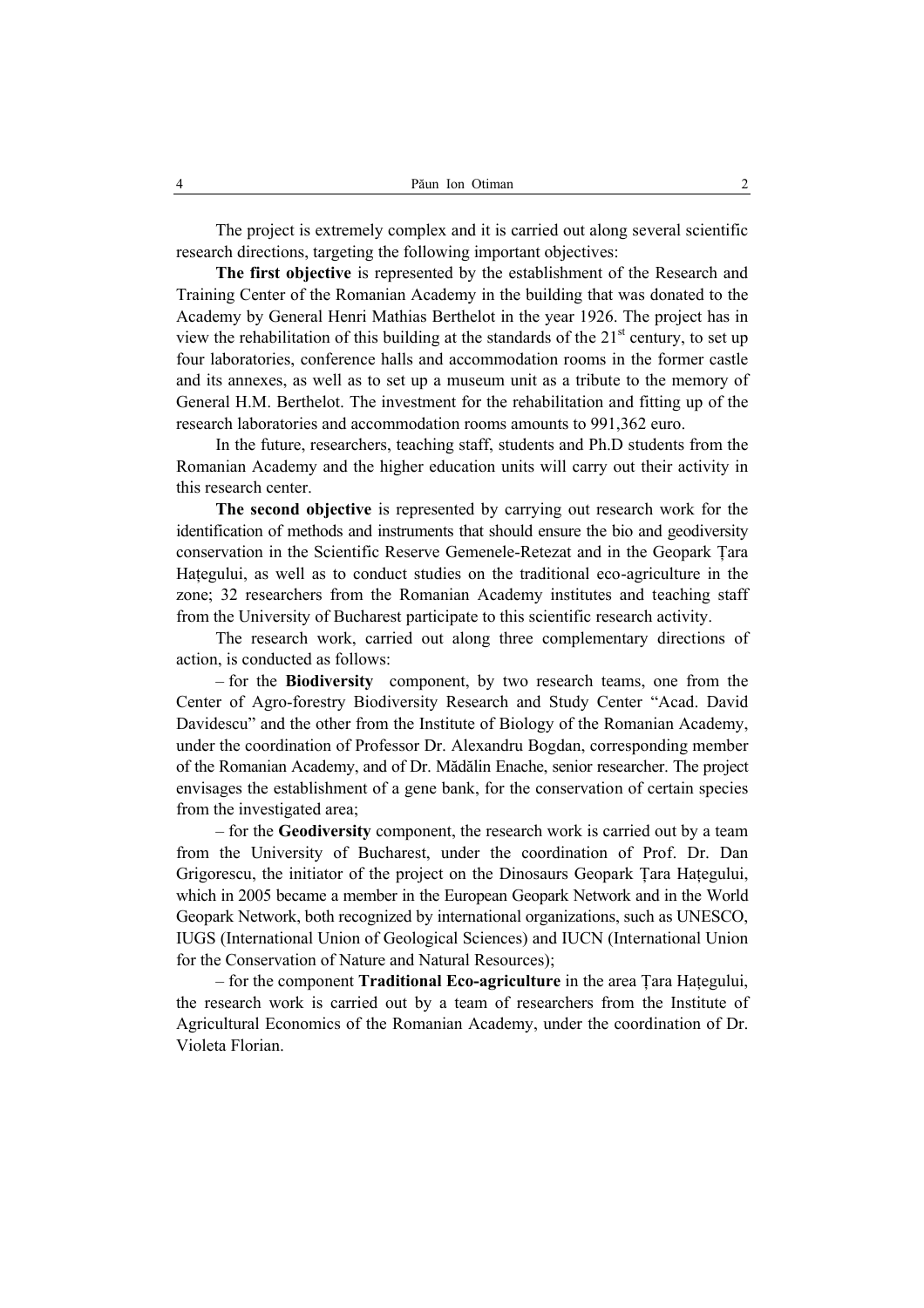**The third objective,** having in view the design of a strategy for the **Sustainable rural development in the area**, is covered by a research team from the Institute of Agricultural Economics of the Romanian Academy, under the coordination of the Acad. Păun Ion Otiman, in partnership with the Intercommunal Association Ţara Hategului and the other research teams. The specific research works under this objective target the identification and development of solutions for raising the living standard of the people living in the area Ţara Haţegului and Retezat through the implementation of models for the revitalization of the social and economic life and the use of economic instruments for sustainable development.

At the same time, on the basis of our research works under the project, we have in view to create socio-economic databases on the current socio-economic situation of the investigated communes, on the sustainable rural development opportunities, occupational diversification, entrepreneurial spirit, socio-economic determinants of traditional organic farming, on farmers' ecological, production and commercial behaviour in the investigated area; a **Strategy of Sustainable Rural development for the area Haţeg-Retezat** will be developed and a **Business Guide**  will be issued for the people living in the area. This socio-economic objective also has an important ecological component: as a result of the project, with the support from the Intercommunal Association Ţara Haţegului, an area of 7 hectares is to get ecologized by planting 1,000 trees.

**By its environment, bio and geodiversity, sustainable development components, by the institutional construction it will create (research center and gene bank), the project will reach certain desiderata mentioned in the Strategy Natura 2000 and in other European Directives on habitat and its conservation, up to the 2020 horizon at least. This fact is a proof of the sustainability and viability of the Romanian Academy approach.** 

**The sustainable development component is meant to shape and develop the business entrepreneurial spirit under the background of conservation and best use of bio and geodiversity, together with the local people's awareness campaigns with regard to the traditional ecological agriculture.** 

What were the considerations that lay at the basis of selecting the theme and objectives of the project **Bio and Geodiversity Study as Support to Sustainable Development and Economic and Social Growth** as well as of the project location in the area Hateg-Retezat?

I shall try to present the project motivation starting from the considerations that lay at the basis of selecting the area **Haţeg-Retezat** in our investigation.

In selecting this area we had in view several considerations, namely: a) the involvement of the Romanian Academy even since 1935 in the investigation of flora and fauna (biodiversity) and in the rural economy and sociology research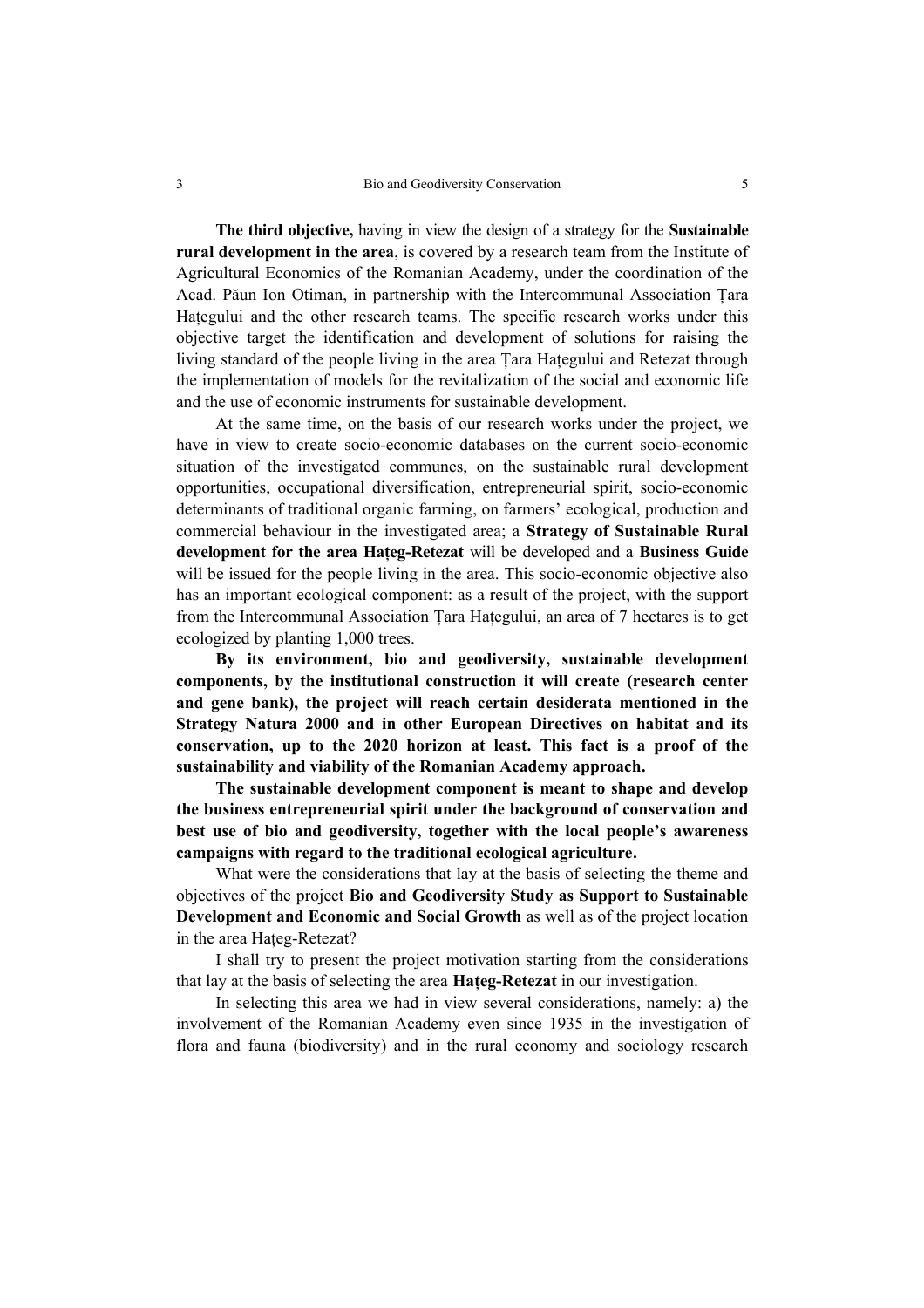work; b) existence of an important scientific research base of the Romanian Academy in the area Hateg-Retezat; c) the Romanian Academy has significant agricultural, forestry areas and real estate into ownership, and it administrates a forest area of 10000 ha in the Retezat Park in the scientific reserve Gemenele and in the locality Berthelot.

**The first systematic biodiversity research works** were initiated immediately after Transylvania was reunited to the Mother Country, by Prof. Alexandru Borza, the director of the Botanical Gardens from Cluj, the academician who established the Retezat National Park with a total area of  $15000$  ha<sup>2</sup> in the year 1935.

The systematic research on biodiversity, which has been conducted for almost 80 years in Romania, or for almost 200 years if we also take into consideration Baumgarten's research on the vascular plants in the Retezat area from 1816, represent another strong argument for the biodiversity research work continuation.

Professor Alexandru Borza, supported by Acad. Emil Racovită, the rector of the University from Cluj, came with a series of strong scientific arguments, as well as with unequaled sentimental arguments in expressing the motivation for the establishment of the National Retezat Park, such as: *"holy land for science, a sacred monument of nature, symbol of our national riches"* or a *"gigantic sanctuary of nature".*

As a result of the scientific and environment protection activity carried out by the Romanian Academy branches from Cluj and Timişoara, the National Park Retezat obtained the Biosphere Reserve International Status from the part of UNESCO. We also mention that the Gemenele Reservation lies in the center of the National Park Retezat, with an area of 1850 ha, under the scientific supervision of the Romanian Academy.

The large-scale anthropic intervention in the Retezat Massif, by **building up the hydro-energetic system on the river Râul Mare**, with the 167 m high rubblestone dam, by which the dam accumulation lake was created on over 50 hectares, brought about significant changes in the structure of flora and fauna in the area, which represents a significant reason for the continuation of research works on the dynamics of flora and fauna under these new conditions.

In the year 2000 the Natural Park Grădiştea Muncelului-Cioclovina was established, that comprises three natural reservations of significant scientific, speological, paleontological and zoological importance: the Cave Tecuri, the Cave Şura Mare and the fossil deposit Ohaba-Ponor.

**The geological and paleontological research works** carried out by Ilona and Franz Nopcsa in the year 1895, which were systematically continued by researchers from the University of Bucharest after 1975, discovered dwarf dinosaur egg nests that represented the support for establishing the **Dinosaur Geopark**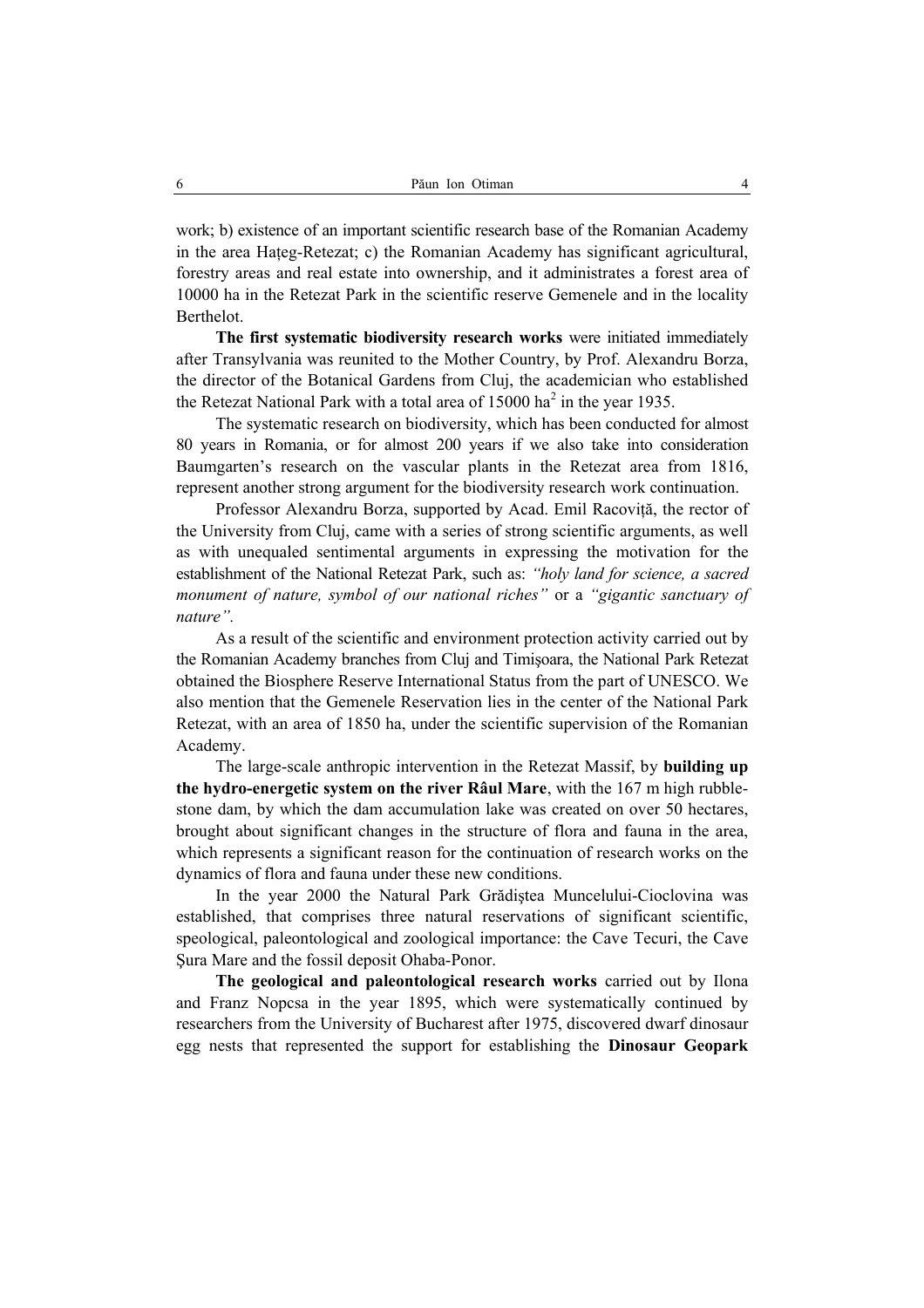**Tara Hategului**, protected area of national interest since 2004, which entered the **European Geopark Network** (2005).

The Dinosaur Geopark Tara Hategului includes the following natural reservations of great scientific interest:

**•** The **Moor from Peşteana** is a natural botanical reservation where the plant populations of *Drosera rotundifolia* (the common sundew) were identified, which is a carnivorous plant, a glacier relict species;

• The calcareous grassland **Calcarele de la Faţa Fetii** is a scientific reservation located in the area of the commune Râu de Mori, hosting plant species of extreme scientific interest:

• **Vârful Poieni** is a natural botanical reservation located on the territory of the commune Sălaşu de Sus, which is the only area of the country where the species *Plantago holesteum* can be found;

• **Pădurea Slivut** (Forest Slivut) is a natural botanical reservation located near the town Hateg:

• **Fânaţele cu narcise de la Nucşoara** (Grassland with daffodils) is a natural botanical reservation located in the area of the commune Sălaşu de Sus;

• **Paleofauna reptiliană Tuştea** (Reptilian paleofauna from Tuştea) is a natural paleontological reservation (dinosaur eggs) located on the terrritory of the village Tuştea, the commune General Berthelot;

• **Locul fosilifer** (fossil site) with dinosaurs Sânpetru is a natural paleontological reservation (dinosaur species, crocodiles, turtles) located on the territory of the village Sânpetru, commune Sântămaria-Orlea;

• **Fânetele de Pui** (Haylands from Pui) is a natural botanical reservation located on the territory of the commune Pui. The vegetation growing on this land represents fragments of the late Quaternary glaciation vegetation.

The first **systematic rural sociology and economy research works** were conducted in Tara Hategului, at Clopotiva, in the period 1934–1935 by the founder of the rural sociology school from Bucharest, acad. D. Gusti and his team, resulting in a monumental book.

The rural sociology and economy research included in the above-mentioned monograph represents a basis for comparison with regard to the current economic and social situation from Tara Hategului; on this basis, we can accurately investigate the way in which the rural economy, agriculture, ethnography, the local customs and traditions experienced an evolution (or involution, where appropriately).

**The real estate properties under the ownership of the Romanian Academy**  in the area Hateg-Retezat represented another important criterion with regard to the project establishment location.

In the first place, in the year 2001, the castle, the agricultural and forest land that had been donated by the French general H.M. Berthelot, in the locality with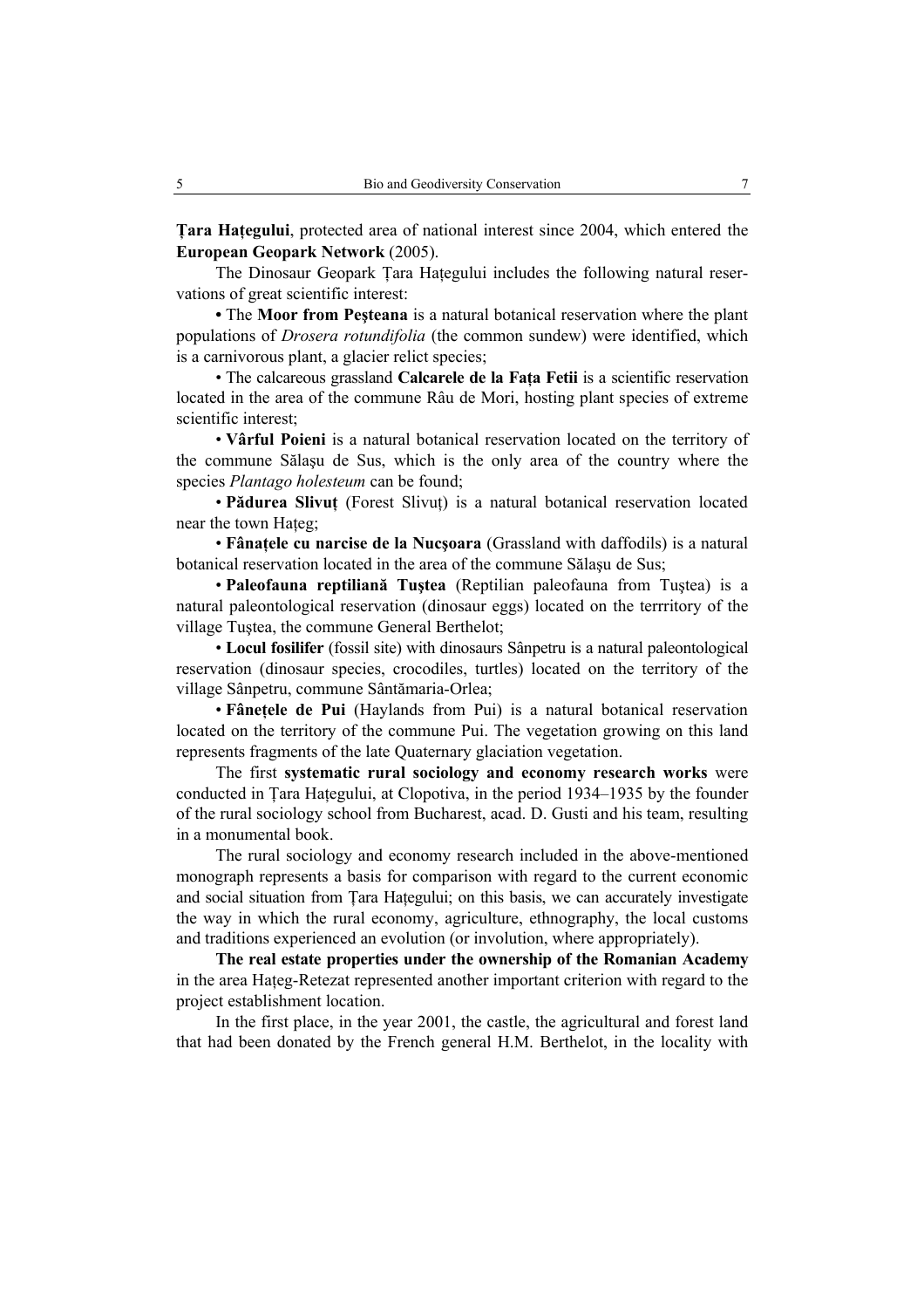the same name in the proximity of Hateg, went back into the ownership of the Romanian Academy; this represented the starting point of the idea of building up the research and continuous education and training center in the field of bio and geodiversity, of organic agriculture and sustainable rural development based in the commune Berthelot. The castle rehabilitation, which is in a poor condition, represents a duty of honour for the Romanian Academy as the greatest scientific and cultural institution of the country, both for the memory of the donator and of the family Nopcsa, who built up the castle in the past. At the same time, the scientific and educative destination of the castle and its annexes should represent the resuming, after more than six decades, of the "*desire of the Romanian Academy to guide and help the rural people in the region*", as we shall next see.

The Berthelot castle has a long history, which is worth mentioning in the present context. The first writing referring to the castle from Fărcădin (the former name of the village General Berthelot) is by Coralia Maria Jianu (Museum of Dacian and Roman Civilization from Deva) and by David B. Weishampel (Hopkins University Baltimore, USA). The eldest son of the baron Lászlo Nopcsa (according to the writings of Jókai Mór in the book *Sărmanii bogaţi* – The Poor Rich – in the year 1860), Ferenc Nopcsa, was born in Fărcădin, in the year 1874, in this castle, we presume. The baron László Nopcsa is known to be (according to N.Wardegger, 1991) "*a passionate collector of archeological pieces coming from the lapidaries from Zam, Mintia, Fărcădin"*. Referring to the castle of the Nopcsa family from Fărcădia, Aron Densuşianu, on the occasion of the visit he made in Ţara Haţegului in the year 1864, mentioned that "*several Roman monuments lay in the baron Nopcsa's yard, gathered from ruins, which contained figures and inscriptions. In the reception room, a multitude of busts and small statuettes*", and the statue with the "*toga tied up on the left shoulder that was cut into marble with so much artistry and elegance"* was considered by baron Nopcsa to represent emperor's Trajan's bust; Aron Densuşianu next wrote that "*at the entrance staircase in the castle there was a funeral lion, followed by a series of statues representing men without heads*". All these pieces disappeared, after the castle went into public property with the setting up of the communist regime, after 1948, hence there is no possibility of investigating their origin (probably Dacian or Roman origin).

The last owner of the castle of Nopcsa family from Făcărdin, the baron Elek Nopcsa and his sons, Ferencz, Elek and Ilona, left Romania after Transylvania got united with Wallachia in 1918; the castle and the estate from the locality were expropriated, according to the provisions of the Agrarian Reform Law for Transylvania and Banat, going into the Romanian state ownership.

It is important to mention that in the year 1895, Ilona Nopcsa found prehistoric animal bones (dwarf dinosaurs bones, as it will be proved later on) on the family's estates from Transylvania. It is here that Ferencz Nopsca's activity as a paleontologist began, who discovered and described the dwarf dinosaurs from Ţara Haţegului for the first time.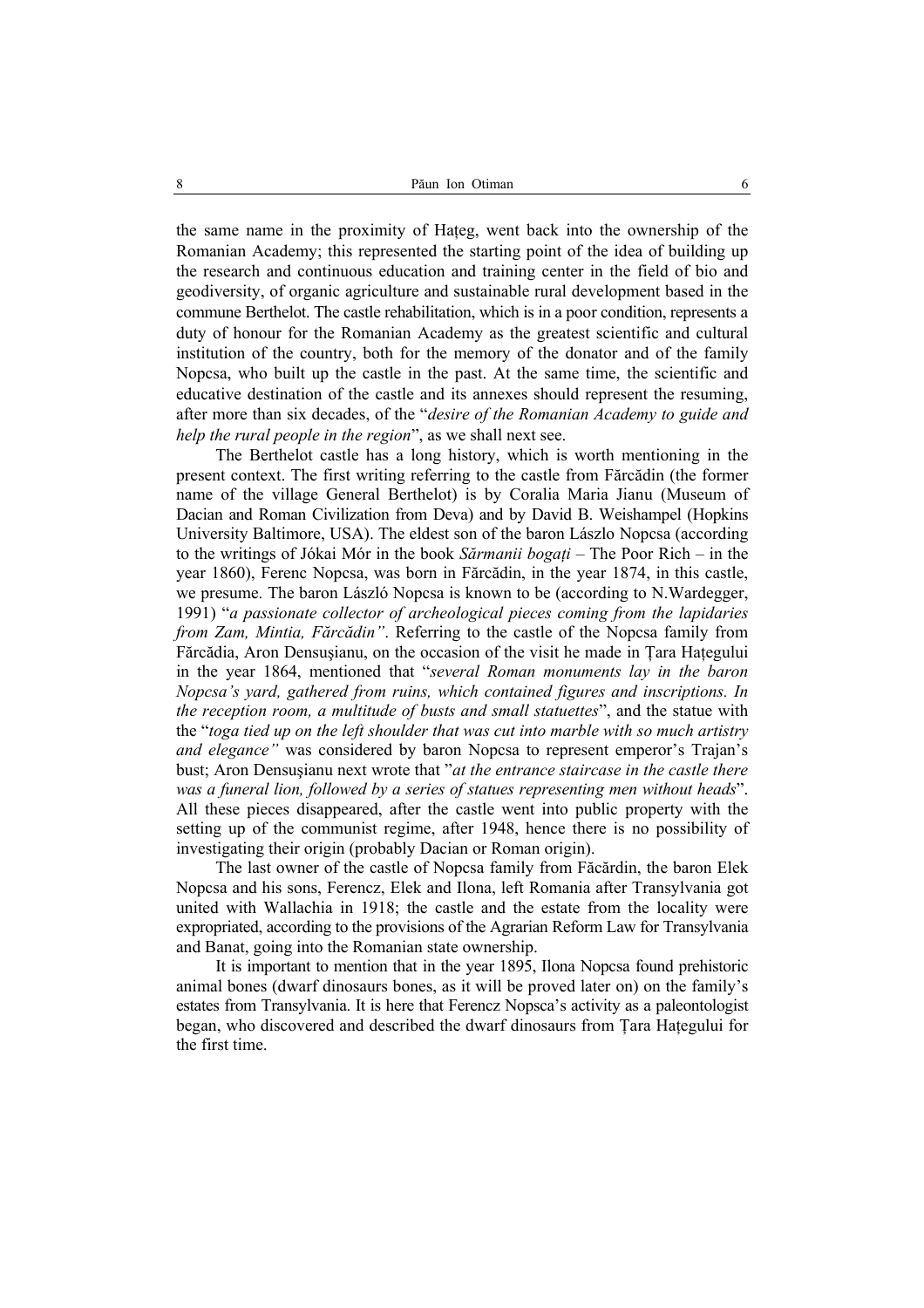After the year 1919, another historical period began for the castle from Fărcădin, the general Berthelot period. The Romanian state, for his special merit in the modern organization of the Romanian army, donated the castle and the estate from Fărcădin-Haţeg to the French general H.M. Berthelot, who also received Romanian citizenship.

We present next the donation document:

"The undersigned Al. Constantinescu, in the quality of Ministry of Agriculture and State Domains, in the execution of the provisions of the Law of 28 October 1922 and authorized by the Council of Ministers by the Journal no. 591 of 27 March 1923, declare that I gift general Berthelot, Romanian honour citizen, into full and absolute ownership, on an irrevocable and free of charge basis, as a sign of appreciation of his never-fading merits for the Romanian people, with the farm Fărcădin, located in Hunedoara county, free of any charges. This farm, with an area of about 173 cadastral yokes, consists of the following: 79 yokes of arable land, 17 yokes of meadows and pastures, 13 yokes orchards, 7 yokes vineyards and a group of dwelling buildings and annexes, surrounded by a small park, mill and different other buildings, in a word with everything that was left to the state after this expropriation, as well as 50 yokes of forest land from the same expropriation. The determination of the donated areas in the field will be subsequently made by a signed statement, which will be part of the present act and that, together with this act, will be tabulated according to the law.

The subscribed general Berthelot, represented by Mr. Dem. Constantinescu, on the basis of the certified proxy no. 228 of 12 December 1922 at the Romanian Legation from Paris, declare that I accept this donation. The present act is free from stamp and registration fee, according to the Law of 28 October 1922, and to the Journal of the Council of Ministers no. 595 of 27 March 1923". (Romanian Academy Records, Berthelot Donations Fund, E-101, f 3).

After a short time of using this property (1922–1926), as he returned to France, his native country, General Henri Mathias Berthelot donated the castle and the estate from Fărcădin to the Romanian Academy, whose honourable member he had become.

Among the Romanian Academy donators, the French general Henri Mathias Berthelot (1861–1931) undoubtedly holds a special place. He knew our country and people in the most difficult years of the First World War, in October 1916, as chief of the French military mission in charge of the rehabilitation of the Romanian army withdrawn in Moldova and of the development of operational plans for the great battles in the summer of 1917. For everything he did for Romania, in the most difficult war years, general Henri Mathias Berthelot's name has remained inscribed in the book of heroes and great friends of our people for ever".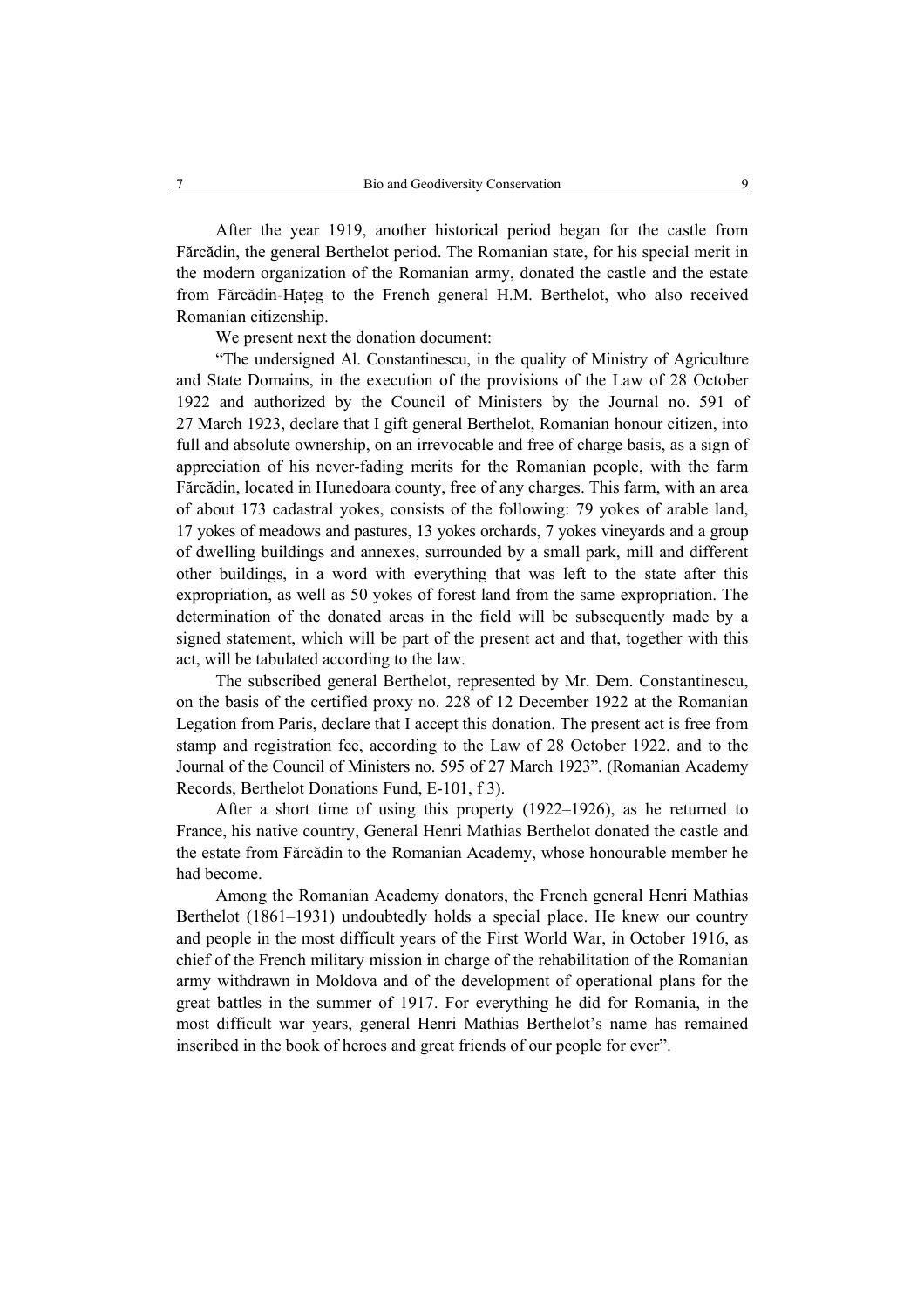As a proof of appreciation for all the services rendered "not only to the organization of our forces and to leading their operations, but also as supporter of our military and diplomatic action, for the union of the Romanian countries", the Romanian Academy elected him among its honourable members (5 June, 1926).

We shall next present general H.M. Berthelot's will:

"I the undersigned Henri Mathias Berthelot, division general, member of the High War Council, military governor of Strasbourg, decorated with the military medal Great Cross of the Legion of Honour, the War Cross, 1st Class Chevalier of the order "Mihai Viteazul", at present with the domicile in Strasbourg, rue Brulée no. 13, enjoying my full freedom of spirit;

Willing, on the one hand, to thank the Romanian people for all the gratitude and love proofs that have been plentifully bestowed upon me and, on the other hand, to maintain the good relations and intellectual links between Romania and France, I declare that I dispose as follows, since the day of my death, of all the part of my wealth found in Romania, both in movable and immovable assets:

I bequeath to the Romanian Academy from Bucharest, Calea Victoriei no. 125, the estate that was given into my full ownership by the Romanian state, by the special law of 28 October 1922, through the donation act of 31 March 1923, registered at the Ilfov Court of Justice (Notary section, summary statement no. 16582 of 7 July 1923) that is located in the commune General Berthelot (Farcadin in the past), Hunedoara county.

This legacy comprises all the rights upon the ground and underground, as well as the buildings, plantations, improvements of all kinds and all the real estate assets located on this property at the moment of my death.

The Romanian Academy will have the right to use all the interests and the fortune I bequeath since the day of my death and it will become, since that day, the exclusive owner of the above-mentioned fortune, without any constraint or reserve other than those from the clauses that follow.

Done today, December  $1<sup>st</sup>$ , year 1926, at Strasbourg, in three identical copies, each written by my hand, dated and signed by me. One copy goes to the Romanian Academy, another to my will executor, general Rosetti, and the third copy remains into my possession".

The farm from Fărcădin was administered by one of the graduates of the Agricultural school "Tache Atanassiu" of the Romanian Academy, named Dodu Iorgu, "an industrious and correct element".

In the year 1942, a convention was signed by the Romanian Academy and "Ţara Haţegului". Animated by the *"desire to guide and help the villagers in the region, the cooperative "Ţara Haţegului" intended to set up an agricultural and livestock education center, to sell the milk produced in the region, to focus more on fruit-farming and to develop an agricultural and cultural vocational activity for the* 

…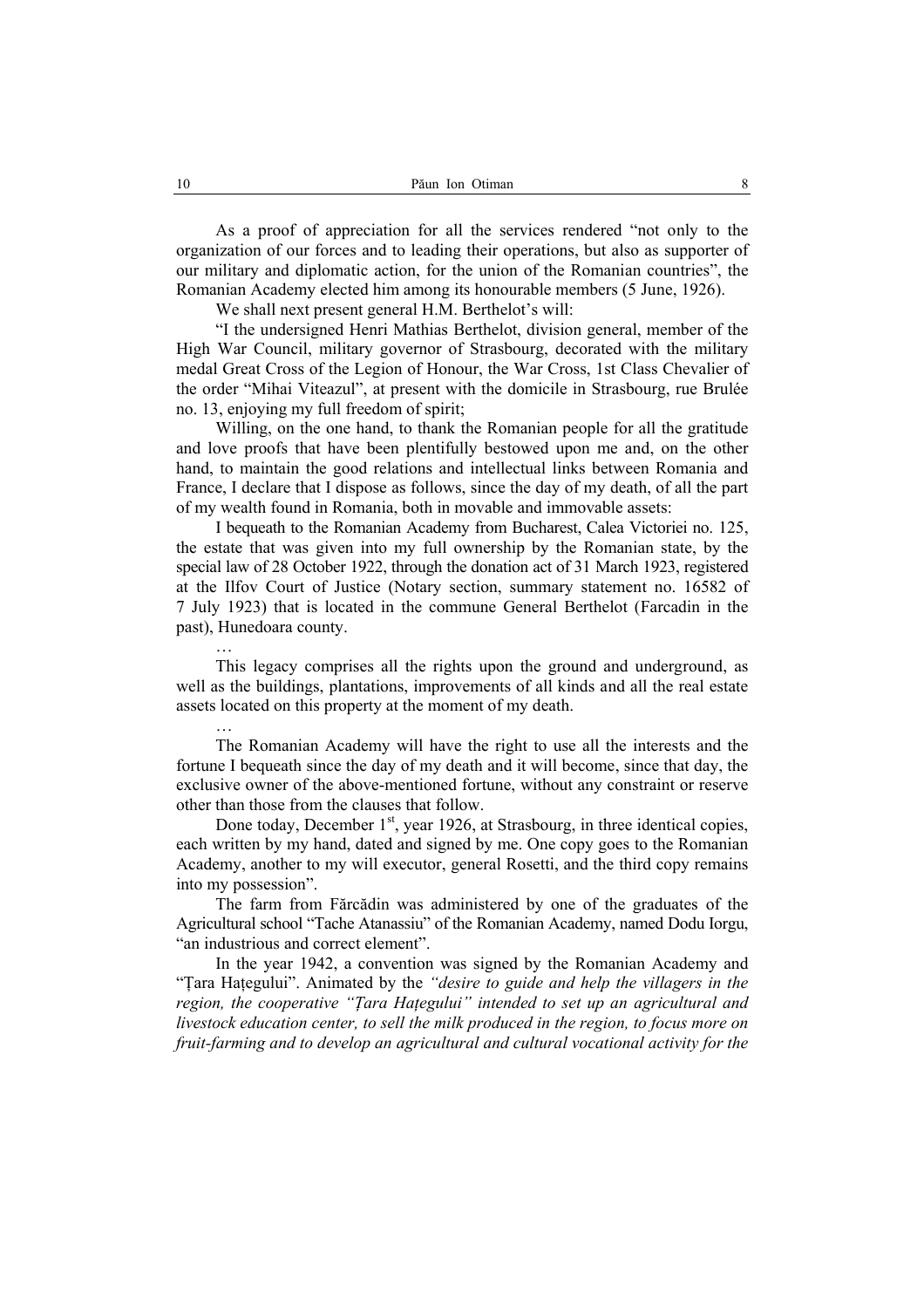*rural people by organizing winter courses and by any other means appropriate for the intended purpose".* Appreciating *"these aspirations of community interest, with the desire to contribute to their promotion",* the Romanian Academy put at the disposal of the Cooperative "Ţara Haţegului" 147 hectares*," consisting of: 27 ha arable land; "29 ha natural hayfields in the Haţeg river plain (the river Galbena); 15 ha natural pastures, located under the old vineyard and in the river plain; 3 ha old vineyard on the Dricului hill; 22 ha fruit-tree plantations in the neighbouhood at the back of the village mansion; 1 ha yard and land under buildings; 10 ha under pebbles partly covered by small river plain forests; 40 ha under forests on the Manota hill, located in the area of the commune Silvaşul Superior, with the right to cut down only one felling area each year according to the specifications of the present arrangement, to be revised by the cooperative".* 

Concluded for ten years, with the possibility to prolong it in case the Romanian Academy is satisfied by the way *"its properties are operated",* the convention stipulated the Cooperative's obligation to deliver *"part of its yearly income, the amount of 20000 kg wheat each year", to "make all the necessary repair and maintenance works for the buildings and assets it operates on its own expenses", to enlarge the stable from the large orchard, while "preserving the characteristics and lines of the present building, to do the maintenance works for the water mill on the Haţeg river so as to hand it over in good condition by the end of the convention".* According to the provisions, *"from the main building on the estate, the main pieces are reserved for the Romanian Academy, for its free use: the office, bedroom and bathroom from the eastern part" (Art. 8).* At the same time, the following specifications were made: *"The taxes on the estate, which forms the object of the present convention, go into the Romanian Academy responsibility. In case the legal framework into force, referring to the Romanian Academy taxes, suffered any modifications, by which further fiscal duties for the Romanian Academy were created, these duties would go into the responsibility of the Cooperative, so that the income of the Academy from this estate would not suffer any decrease in the future through taxes that are not stipulated at present. The registration fees for the present convention, it is next specified, are supported by the Cooperative".* 

In case the cooperative was not able to fulfil its obligations, *"with the exception of well-justified force majeure cases",* the convention could be cancelled by the Academy, *"without legal action in court, only by the effect of this commissory pact, and consequently the cooperative will be evacuated from the abovementioned real estate, by presidential ordinance, according to Article 66 bis civil pr. or by any other legal modality*". In its turn, the Cooperative "Tara Hategului" guaranteed the *"exact fulfillment"* of all its obligations. It was stipulated that the firm under which it had to operate this estate would be: *"Romanian Academy-Farm "General Berthelot". The Exploitation of the Cooperative "Ţara Haţegului*".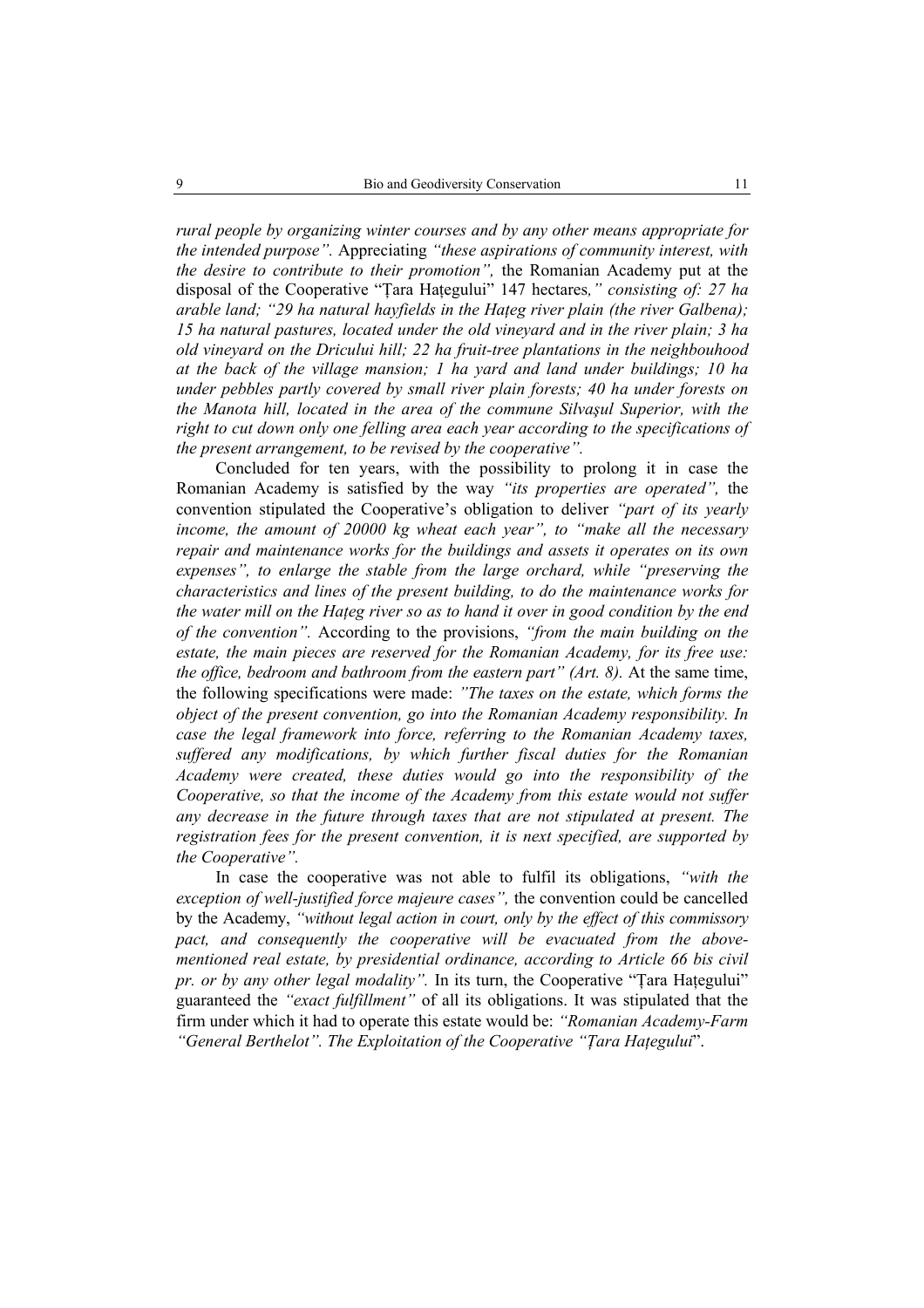In the year 1948, by the Decision issued by the Council of Ministers, the assets of the Romanian Academy donated by the general H.M. Berthelot, as well as all its private properties, passed into the use of the Ministry of Agriculture, and the castle had several successive tenants, one more irresponsible than the other. In the year 2001, when the Academy got back the castle into ownership, as well as its annexes and the seven-hectare land area surrounding it, these were in a deplorable condition, as a result of the "concern" of the communist leaders for the historical and architectural heritage of the Romanian people.

I once again mention that the Romanian Academy has the historical and also moral duty to rehabilitate the monuments it received as donations and to use them in an appropriate scientific, cultural and social way.

That is why the castle from Berthelot should regain, by the initiation of this project of the Romanian Academy, its function envisaged by the leaders of the Romanian Academy in the year 1942, i.e., "*to organize an agricultural activity and education center, to develop a solid agricultural and cultural activity for the rural people*".

The other properties of the Romanian Academy in the neighbourhood: the chalet from Gura Zlata, rehabilitated at three-star tourism level in the year 2007, the chalet Rotunda, to be brought back into the Academy's use, after an (at least) unhappy partnership (let us not describe this association under other more negative terms) since 2001, the chalet Gemenele from the Scientific Reserve bearing the same name from the Retezat massif, the chalets from the entrance points into the reservation, as well as the forest area of 2772 ha into ownership and 10000 ha into administration are all arguments for the solid scientific and patrimonial position of the Romanian Academy in the Hateg-Retezat zone.

The overall importance of the Hateg-Retezat zone as historical, economic, tourism and social area should also be added to the other above-mentioned considerations.

The old capital of the Dacians, Sarmizegetusa Regia, lies in the Haţeg Depression, which became Ulpia Traiana after the Roman conquest; the great historian Nicolae Iorga appreciated this special place, with palaces, basilicas with bathrooms and amphitheatre whose stone walls were brought to light after the digging works conducted by Prof. C. Daicoviciu, which can be admired nowadays.

Two great scholars of Transylvania in the 19th century, who knew Ţara Hategului very well, being teachers in several villages in the area and in the town of Haţeg, namely Ion Pop Reteganul and Romulus Vuia, left memorable pages referring to the life, economy, customs and traditions of the people who lived in these area.

The leading intellectuals of Romania, Aron and Nicolae Densuşianu, born in the commune Densuş from Ţara Haţegului, where the oldest church from Romania is located, as well as Ovid Densuşianu investigated the spoken language, habits and customs, the villages and many families from Ţara Haţegului.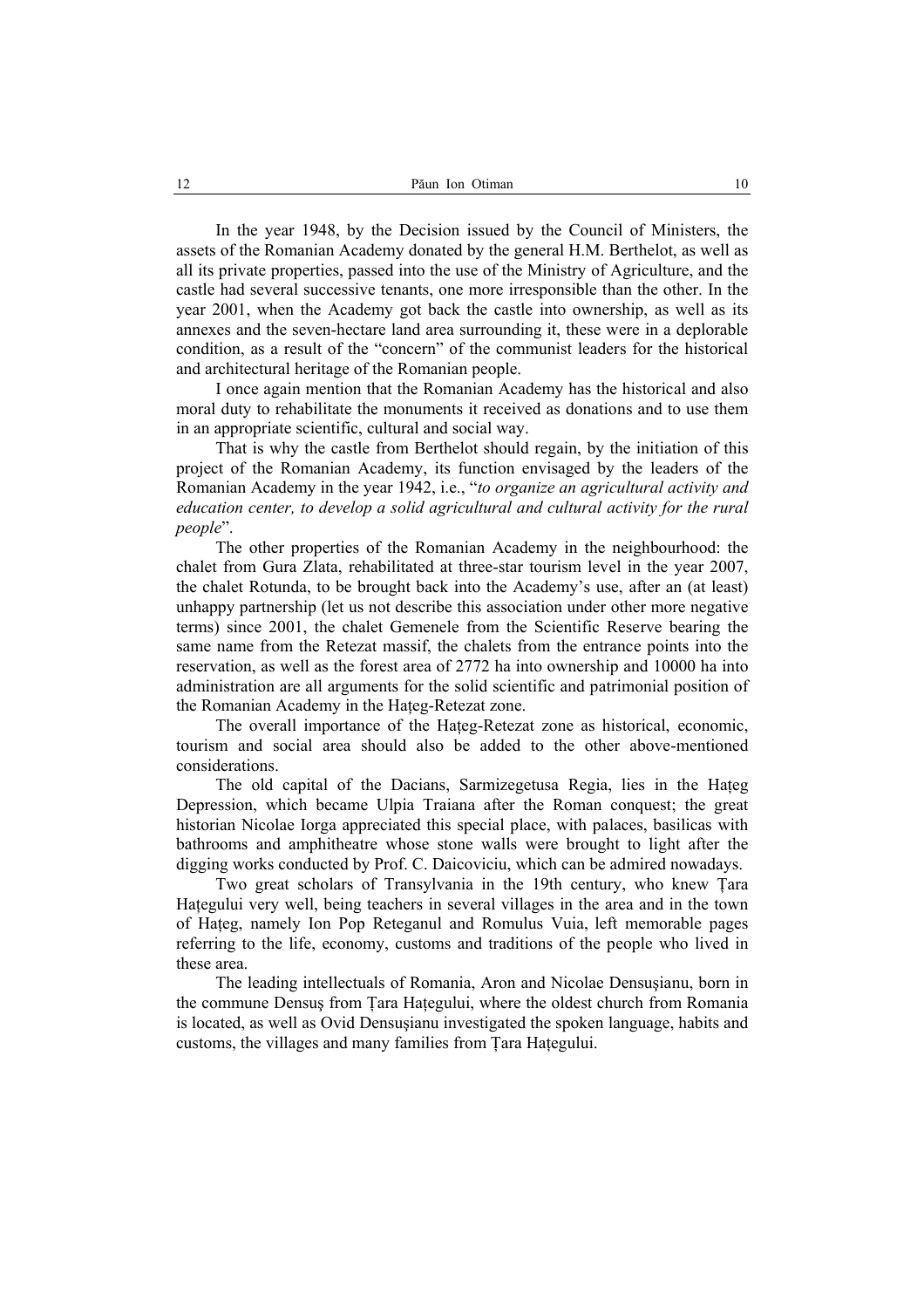Aron Densuşianu, after the travel he made in Ţara Haţegului in the year 1865, wrote in the journal "Familia", among other, about the archeological losses from Sarmizegetusa, highlighting that "*the largest part of the ruins from Ulpia Traiana, inscriptions, monuments, sculptures, statues and so on were used as stone for people's buildings or as ornaments in the yards of the Hungarian and Romanian people from this region*". In this respect, it is worth mentioning the description of the castle from Fărcădin by Aron Densuşianu, whom we have mentioned above.

The most consistent sociologic and economic research work was conducted in Ţara Haţegului and mainly in the village Clopotiva by the team of the founder of the Sociology School from Bucharest and of the Romanian Social Institute, acad. Dimitrie Gusti. The output of the monographic research made by the royal student team conducted by the sociologist and geographer Ioan Conea is the largest monograph of the rural locality Clopotiva (counting more than 550 pages).

Among the many aspects investigated in Clopotiva, which are also relevant for the Romanian agriculture nowadays, in general, and in Ţara Haţegului, in particular, are the research works referring to the size of the agricultural holdings. The fragmentation of the agricultural and arable land can be also found in Clopotiva, after 75 years.

| Area (ha)    | <b>Number of holdings</b> | Area (ha)    | <b>Number of holdings</b> |
|--------------|---------------------------|--------------|---------------------------|
| under 5 ha   | 56 holdings               | $25 - 30$ ha | 8 holdings                |
| $5-10$ ha    | 67 holdings               | $30 - 35$ ha | 10 holdings               |
| $10 - 15$ ha | 54 holdings               | $35 - 40$ ha | 1 holding                 |
| $15 - 20$ ha | 39 holdings               | $40 - 45$ ha | l holding                 |
| $20 - 25$ ha | 13 holdings               | over 45 ha   | holding                   |

*Table 1 The size of agricultural holdings in Clopotiva (1935), (ha)* 

Source: Conea, I., *Clopotiva un sat din Haţeg. Monografie sociologică*, 1935.



Graph 1. Distribution of holdings by land size classes in Clopotiva, 1945 (ha).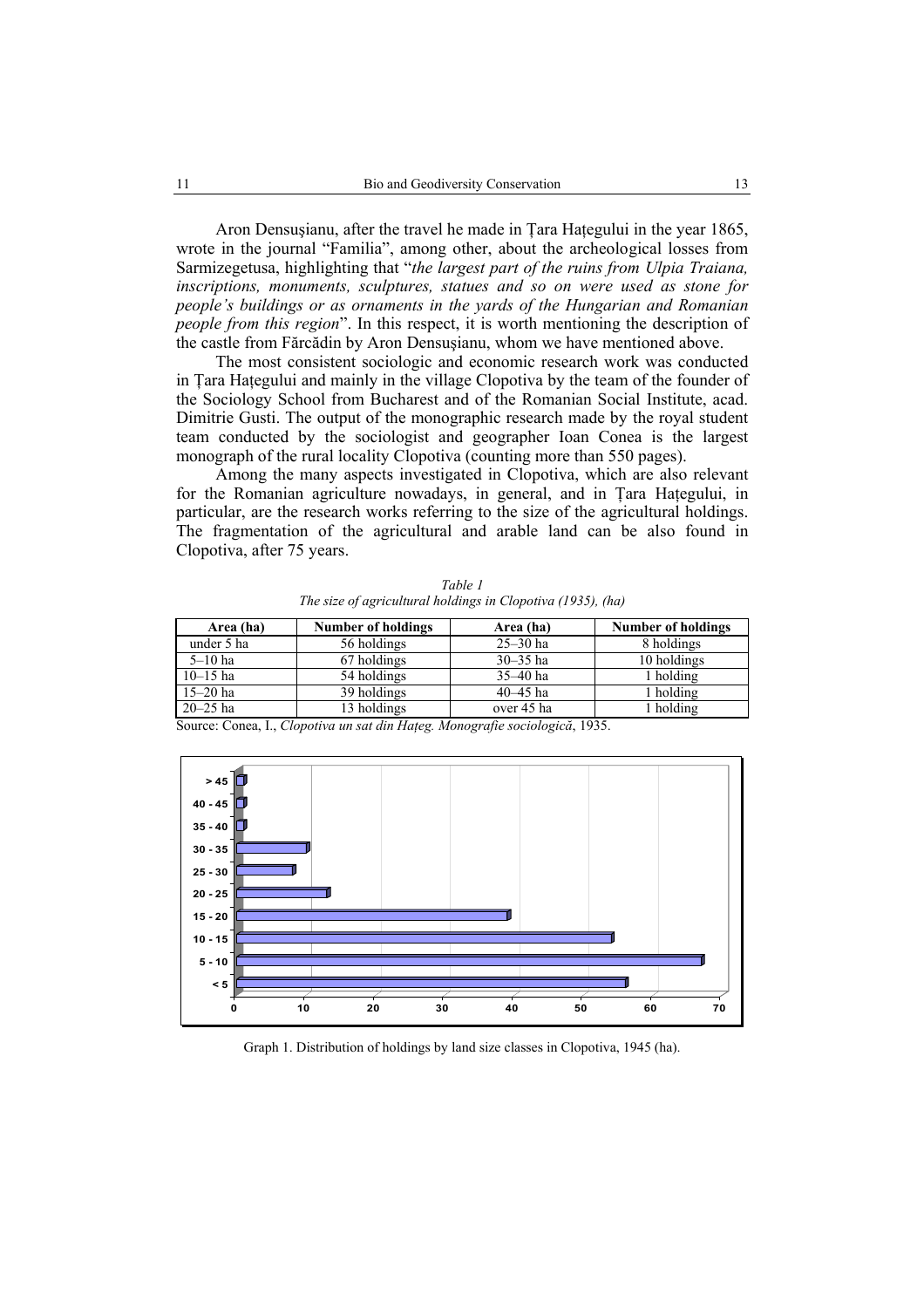The largest part of properties (82%) consists of land under forests and natural mountaineous meadows (hay fields and pastures), while the arable land accounts for only 12% of the total area.

| Categories     | Land area (ha) | Structure $(\% )$ |
|----------------|----------------|-------------------|
| Forest land    | 2764           | 58.2              |
| Hay fields     | 686            | 16.5              |
| Pastures       | 576            | 12.0              |
| Arable         | 575            | 12.0              |
| Orchards       | 86             | 1.9               |
| Non-productive | 66             |                   |
| <b>TOTAL</b>   | 4755           | 100.0             |

*Table 2 The land areas by categories of use in Clopotiva, 1935* 

Source: Conea, I., *Clopotiva un sat din Haţeg. Monografie sociologică*, 1935.



Graph 2. Land areas by categories of use in Clopotiva, 1935 (%).

The arable land area per household in the commune Clopotiva in the year 1935 was quite small. Only 6 households had over 5 ha in the plain zone of the locality, while 187 households (61.2%) had less than two hectares each, which is a totally non-significant area for supplying the necessary food for their families that consisted of 5-6 members on the average.

| Land area (ha) | No. of households | Land area (ha) | No. of households |
|----------------|-------------------|----------------|-------------------|
| Without land   | 15 households     | 3-4            | 12 households     |
|                | 74 households     | 4-5            | 8 households      |
|                | 93 households     | 5-6            | 5 households      |
| $2 - 3$        | 37 households     | $6 - 7$        | l household       |

*Table 3 The distribution of households by size classes in Clopotiva, (1935)* 

Source: Conea, I., *Clopotiva un sat din Haţeg. Monografie sociologică*, 1935.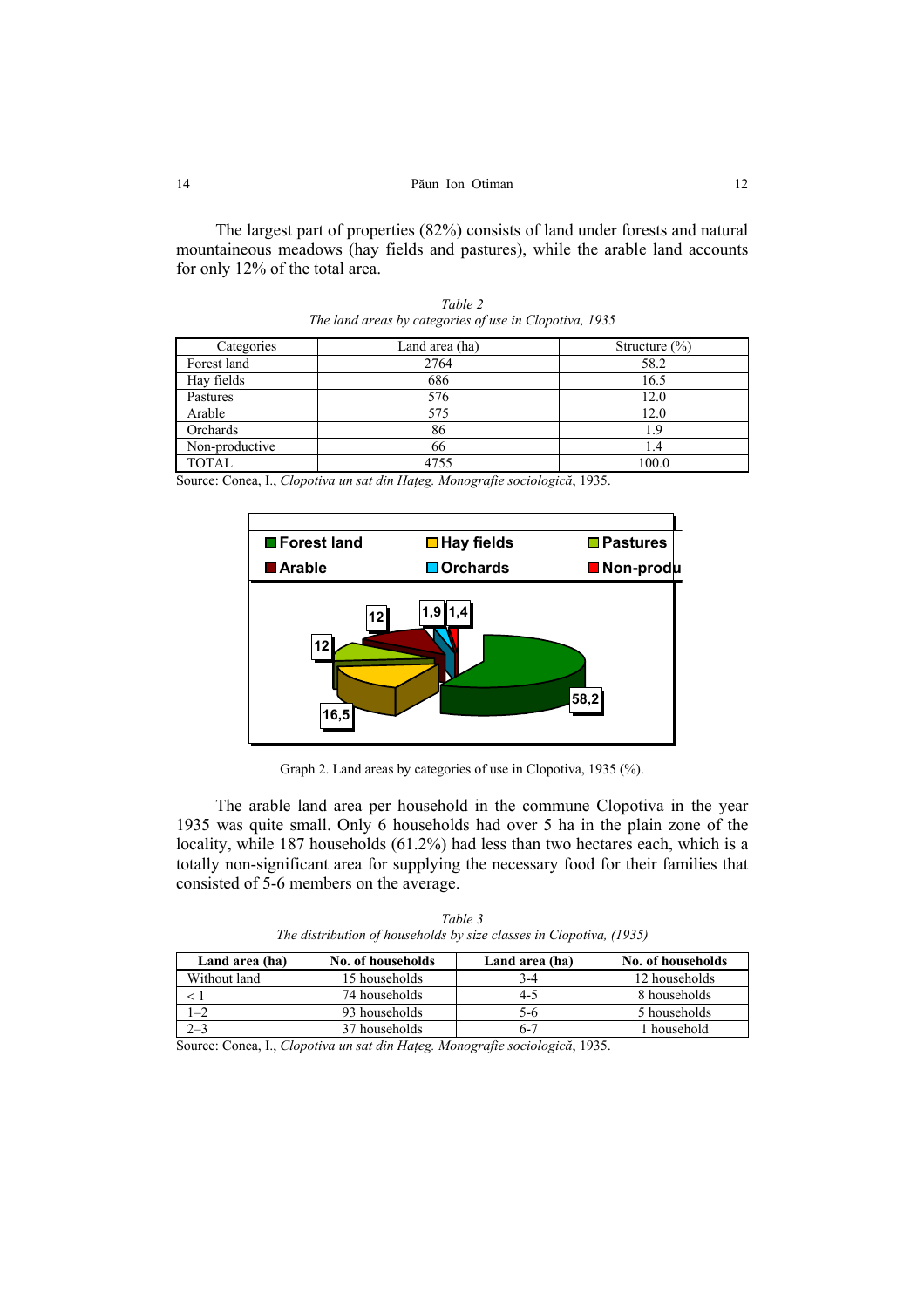

Graph 3. Distribution of households by arable land size classes in Clopotiva, 1935.

Without having current definitive data yet with regard to the holding size structure in Clopotiva (2009), we find that the high land fragmentation phenomenon is still present nowadays, the average arable land area being only 1.1 ha, the same as in the year 1935.

With reference to the main agricultural branch in Hateg, i.e. animal husbandry, and mainly sheep raising, the present decline (2009) compared to the year 1935 is more than obvious. The sheep herds in the year 2009 represent 11% of the sheep herds in the year 1935.

The present rural economy in the area Hateg-Retezat features higher diversification compared to the inter-war or communist period. Yet, the rural economy, which will be thoroughly investigated, is still at a much lower level compared to a rural economy that should ensure a decent living standard in the area and particularly alleviate the severe poverty that is still a critical issue in the area.

| Species          | Cattle | Cows | <b>Sheep</b>  | Goats  | <b>Pigs</b> | <b>Horses</b> | Poultry |
|------------------|--------|------|---------------|--------|-------------|---------------|---------|
| Years            | total  |      |               |        |             |               |         |
| 1935             | 1060   | 442  | 3872          | 548    | 239         | 231           | 1915    |
| 2009             | 354    | 280  | 426           | 627    | 256         | 41            | 2102    |
| $\frac{0}{0}$    | 33.4   | 63.3 | 11.0          | 14.4   | 109.4       | 17.7          | 109.8   |
| $\sim$<br>$\sim$ | $ -$   |      | $\sim$ $\sim$ | $\sim$ |             |               |         |

*Table 4 Livestock herds in the village (1935, 2009)* 

Source: Conea, I., *Clopotiva un sat din Haţeg. Monografie sociologică,* 1935.

The rural tourism is among the rural economy branches that have developed the most in the Haţeg area after 1990. It seems to me that the prediction of the authors of the sociological research works in Haţeg in the year 1935 is probatory in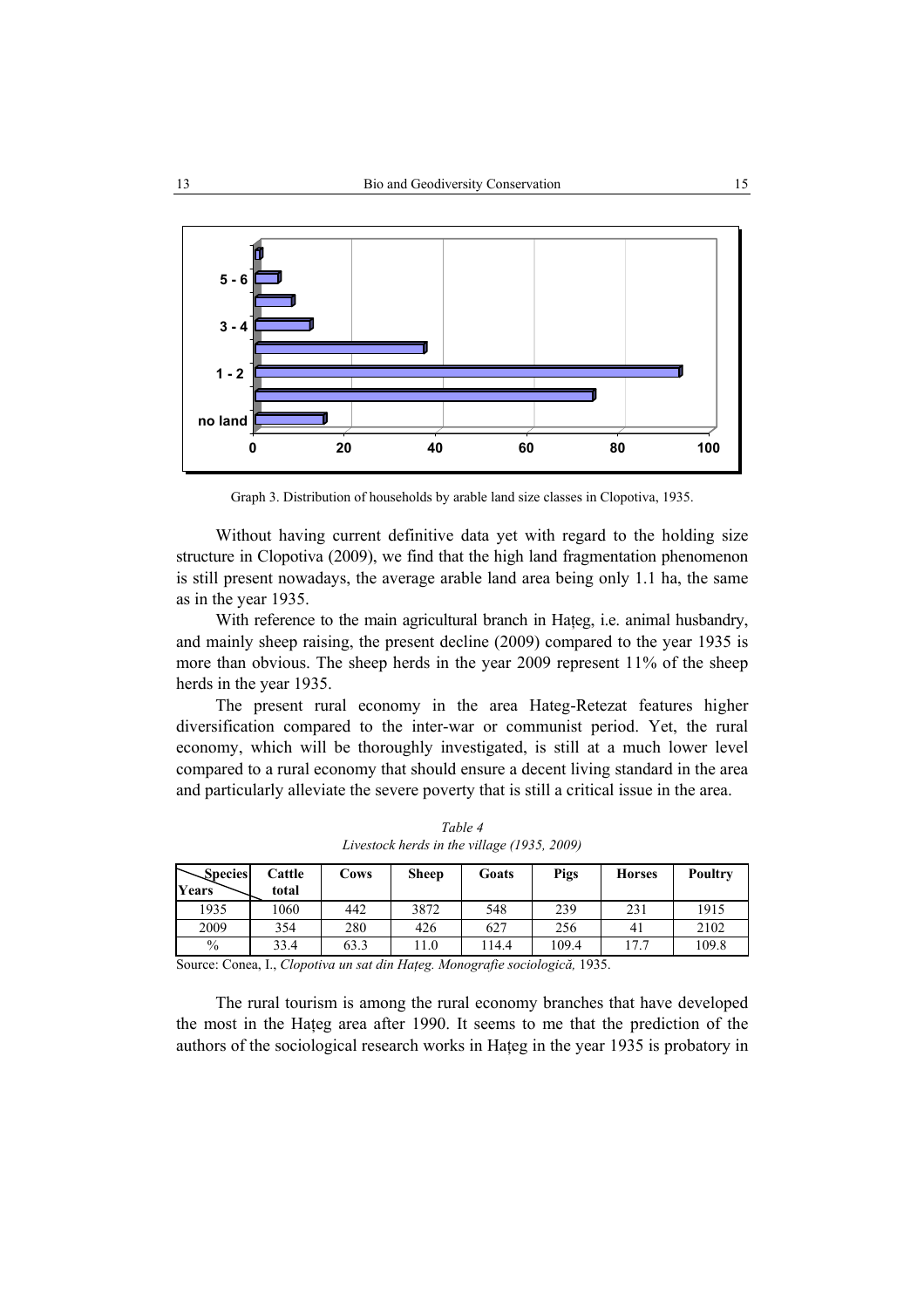this respect: *"At Gura Zlata, the valley opens up. From the right side, the Zlata "impetuously" comes from the foot of the Retezat mountain and flows into the river that changed its name from Lăpuşnic into Râul Mare (the Great River) at Vadul Apelor. At the confluence with the Zlata, the valley opens up like a round piece between the mountains. It is there that the academician Brătescu-Voineşti built his house, laying the basis of a future balneary resort"*

Along the Great River valley, at the confluence with the river Zlata up to the end of the gorge, on an 18–20 km distance, more than 100 boarding houses and family vacation houses were built in the last two decades and mainly in the last five years. This phenomenon is also found in the other parts of the Hateg zone, in the extremely picturesque valleys starting from the Retezat Massif.

From a first inventory of the rural economy from Ţara Haţegului, we find out that the top economic priority in the area is agriculture, in general, and organic (ecological or biological) agriculture in particular, which meets the optimum conditions here for the sustainable rural development.

Starting from the new philosophy, the new outlook on the sustainable development of agriculture and rural area, we consider that under the present conditions, agriculture is not only an economic branch generating agricultural products and profit; first of all, it is **a neo-rural agrarian lifestyle** and a new culture, **agriculture**, and the rural area, under the sustainable rural development background, cannot be considered only a production space, but a living environment in the first place.

Taking into consideration the natural framework from Tara Hategului, and the fact that this depression, from the geographic and ecological point of view, is a (relatively) close space and above all, starting from the findings concerning the largely traditional agricultural practices, we intend to carefully investigate **the authentic agricultural products, of local and regional origin**, which can be promoted by the organic farming practice on as many agricultural holdings as possible in this area.

We consider that by an adequate information and consultation of farmers and local agricultural administration structures, both Tara Hategului and its agricultural holdings (on request) can be declared and certified as organic agricultural holdings and organic agricultural production areas.

On the basis of the organic farming practice, the nutritive value and the selling prices for certain traditional local products can be increased (i.e., for potatoes, plums from the local populations from Răchitova and the products resulting from their processing, the *telemea from Retezat* (a local type of feta cheese), *virşli* from Haţeg (a traditional type of sausages), (Sălaşu de Sus or Râu de Mori).

The organic farming, as a holistic production management system that promotes and improves the agro-eco-systems health, protects the biodiversity, the biological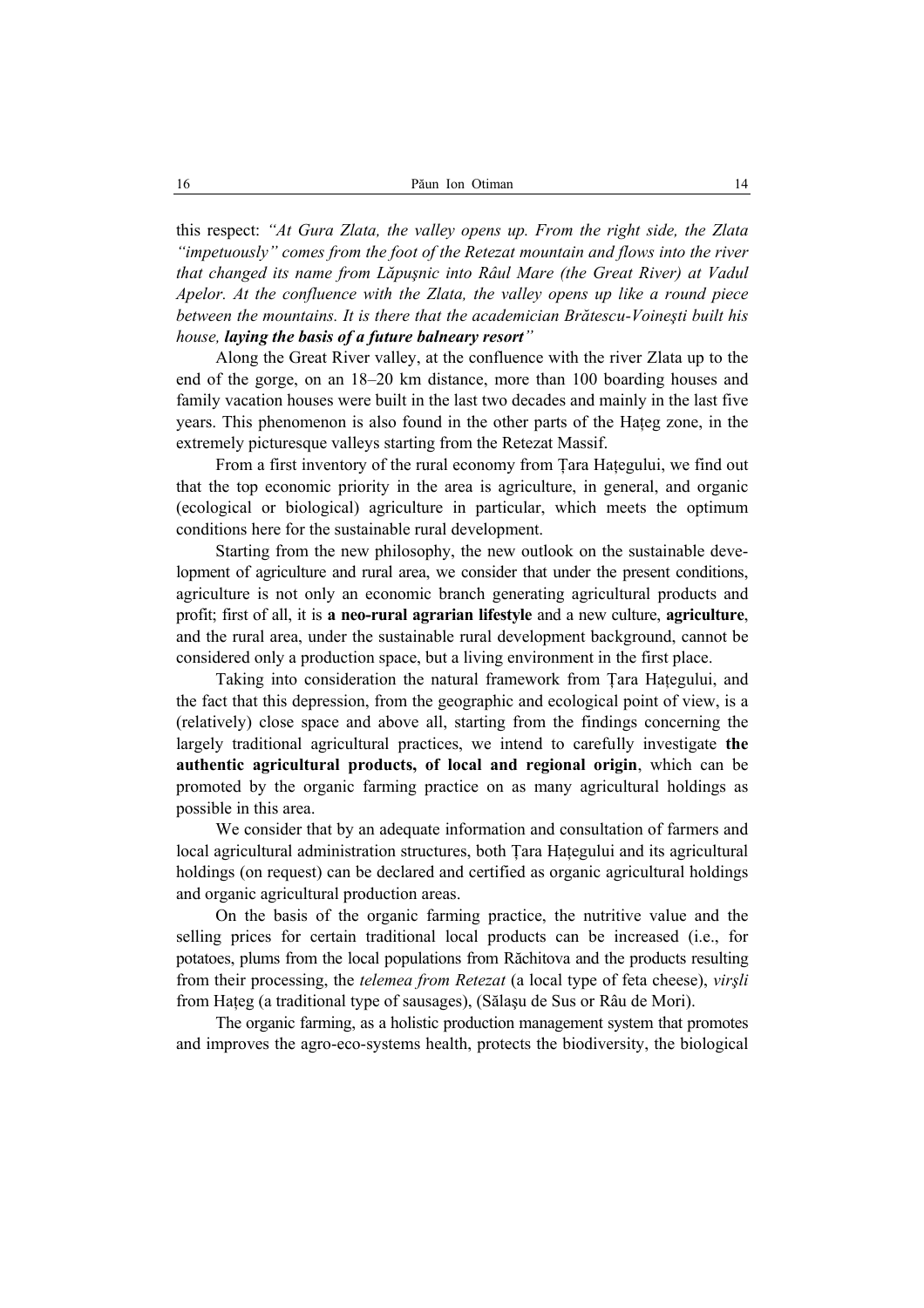cycles and the microbiological activity in soil, obtaining high-quality and healthy agricultural products that can be sold at much higher prices than the conventional products, presents a series of advantages for both farmers and consumers.

The main characteristics of the organic farming are the following:

– long-term protection of soil fertility, by maintaining and increasing its content in organic matter, biological control encouragement and careful execution of mechanization intervention works;

– indirect application of nutrients for crops, by using relatively insoluble nutrient sources that reach the crops by the action of the micro-organisms present in the soil;

– nitrogen supply from leguminous crops and biological nitrogen fixation, as well as the efficient recycling of the organic matter from natural sources;

– weed, disease and pest control mainly based upon the use of natural predators, organic fertilization, resistant crop varieties and (preferably) thermal, biological intervention, with a limited chemical control;

– extensive livestock management, with focus on the livestock behaviour needs and comfort, nutrition, housing, growth and development under mostly natural conditions;

– above all, the contribution to the increase of food and feed quality and to the increase of population food safety implicitly;

– special focus on the agricultural system impact upon the environment and the conservation of wildlife and natural habitats.

By applying these characteristics to the agricultural production in the Hateg area, both the farmers and the consumers, as well as the environment, will gain.

In order to complete our arguments referring to the importance of the Hateg-Retezat project, we would like to present other two arguments, which does not belong to us, but to our predecessors, describing the beauty and importance of the Hateg-Retezat area:

"*Transylvania is extremely beautiful, and the most beautiful part of it is this very corner that has been called Tara Hategului since old times*" together with the statement made by the great sociologist acad. Dimitrie Gusti: "*What a rich and great amount of Romanian local civilization is gathered in a single mountain village, in that priceless living ethnographic museum, called Ţara Haţegului*".

## **REFERENCES**

<sup>1.</sup> \*\*\* Decretul Consiliului de Miniştri nr. 593/1935.

<sup>2.</sup> Popovici, Ileana, *Istoricul cercetărilor realizate în Parcul Retezat*, în vol. Parcul Naţional Retezat – Studii Ecologice, Editura West Side, Reprint Academia Română CMN, II, Braşov, 2005.